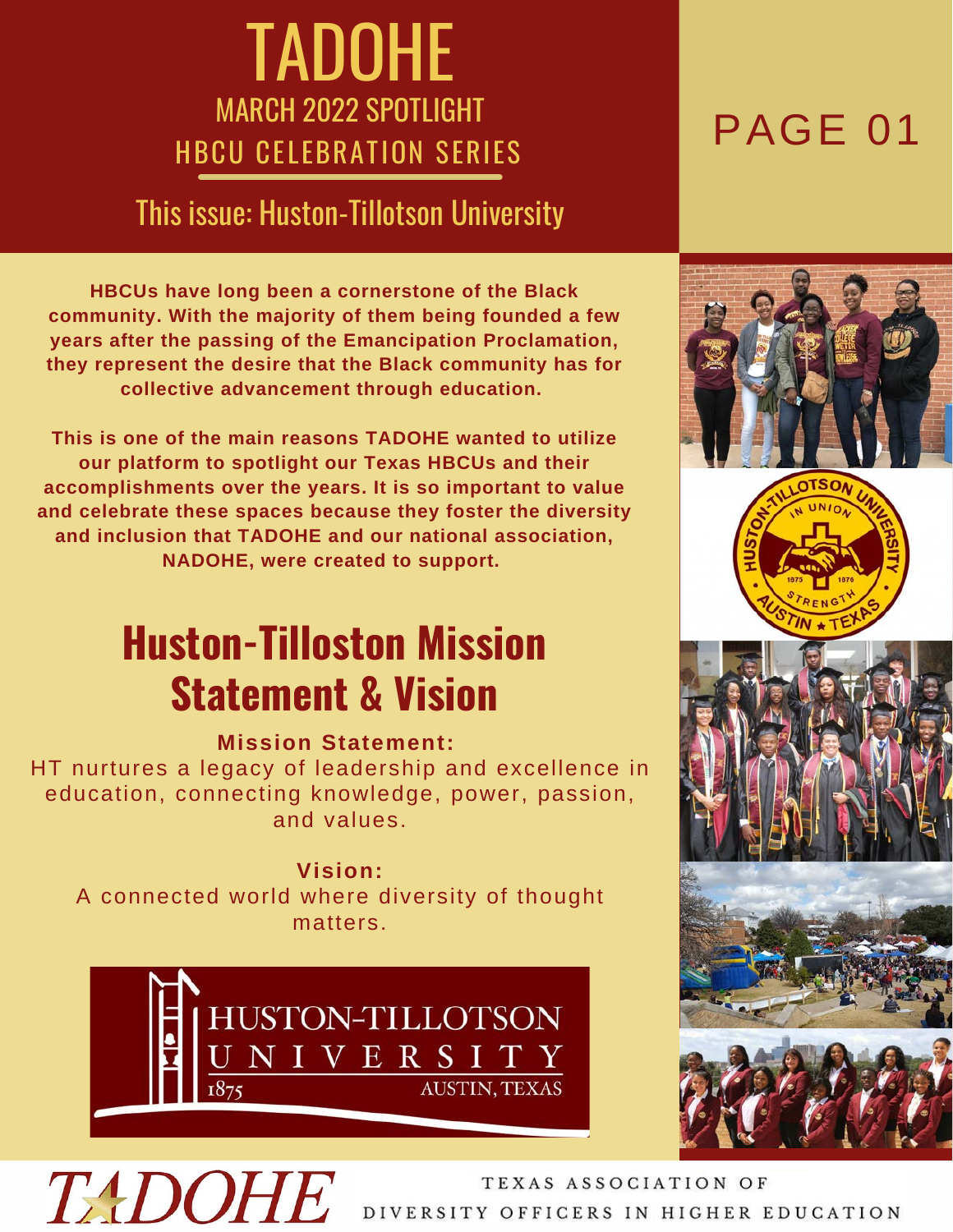# **A Brief History of Huston-Tillotson University**

## PAGE 02

Huston-Tillotson University actually began as two separate institutions. Tillotson College was chartered in 1877 as Tillotson Collegiate and Normal Institute. Nearly a decade later, in December of 1887, Samuel Huston, a farmer from Marengo, Iowa, would donate property estimated to be worth \$10,000, with the understanding that the school would bear his name. Samuel Huston College was chartered in 1910 as a private educational corporation under the laws of Texas. Located less than one mile apart in East Austin, the institutions enjoyed healthy competition and rivalry in athletic programs, cooperation in student activities, and collegial relationships among the faculty, staff, and students.

However, despite periods of relative prosperity, neither college enjoyed a wealth of material or financial resources. Because of their mutual interests, values, and constituencies, the trustees of Samuel Huston College and Tillotson College met jointly on January 26, 1952, and agreed to detailed plans for merging the two institutions on the site (then known as "Bluebonnet Hill") of Tillotson College. The merger was consummated, and the new Charter of Incorporation for Huston-Tillotson College was signed on October 24, 1952. The merged institutions adopted "In union, strength" as their motto.

Following the merger, Huston-Tillotson College became the sole provider of higher education for African-Americans in Central Texas until the landmark case of Brown v. Board of Education (1954), which launched the period of desegregation. Today the College continues to both honor and foster its relationship with its founding denominations as well as its ethnic heritage.

On February 28, 2005, the institution advanced its mission further by changing the name to Huston-Tillotson University.



*TADOR* 

TEXAS ASSOCIATION OF SITY OFFICERS IN HIGHER EDUCATION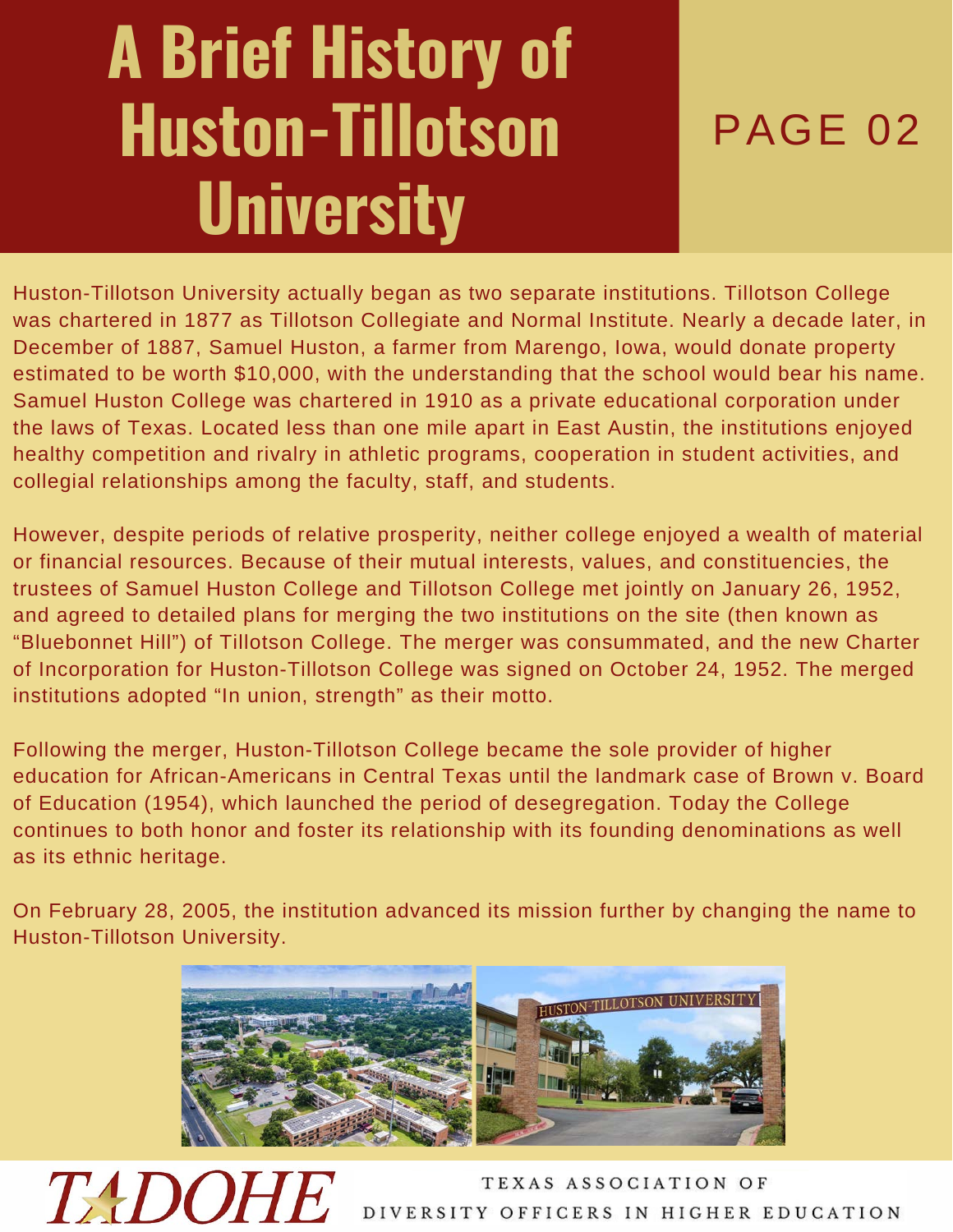# PAGE 03 **Huston-Tilloston University Highlights**

### **Ram Connect**

In response to the COVID-19 pandemic, Huston-Tillotson utilized support funds to launch RAM CONNECT! New students will receive a Surface Pro 7 at the start of the term, fully loaded with all necessary software, such Canvas, Microsoft 365, and more to promote academic success.

### **Career Connections**

Huston-Tillotson University partnered with the UNCF® Career Pathways Initiative (CPI) to provide a seamless path from college to career. Students who are considering majoring in business administration, communication, computer science, criminal justice, education, Kinesiology, or mathematics will have the opportunity to engage in a four-year individualized academic experience that will lead to a career upon graduation.

During the Summer of 2021, The fifth class of Huston-Tillotson University's Ram Career Connections program began. It kicked off with a virtual orientation as some of the newest members of the #GeniusGeneration began their HT journey.

A total of 20 students from Texas to Nigeria participated in the program's opening, with the goal of providing a seamless path from college to career.

"We make it our intention to speak positivity into your life, and to speak positivity into the future of your success," said Wayne Knox, Huston-Tillotson University's Vice President and Chief Operating Officer as he addressed this year's cohort. "That's why we call you the Genius Generation because we know you are untapped potential. One of our responsibilities here on campus is to tap into that potential to show you who you are."

Directed by the Office of Enrollment Management, HT is one of 24 colleges and universities that received a grant as part of the UNCF Career Pathways Initiative, a transformative effort to design and implement programs to improve employment outcomes for graduates.

### **Homecoming**

February was a special time for Huston-Tillotson University. Not only was the university celebrating Black History Month. It also marked the return of the university's homecoming A.K.A. The fRAMily Reunion. This year's theme was fittingly "Back In Full Effect". The week of events took place from February 13th to February 19th. Some of the events that were put on by the university and its alumni association included, kickball tournament, skate night, comedy show, a brunch, a battle of DJs, and more.

**TADOHE** 

### TEXAS ASSOCIATION OF DIVERSITY OFFICERS IN HIGHER EDUCATION